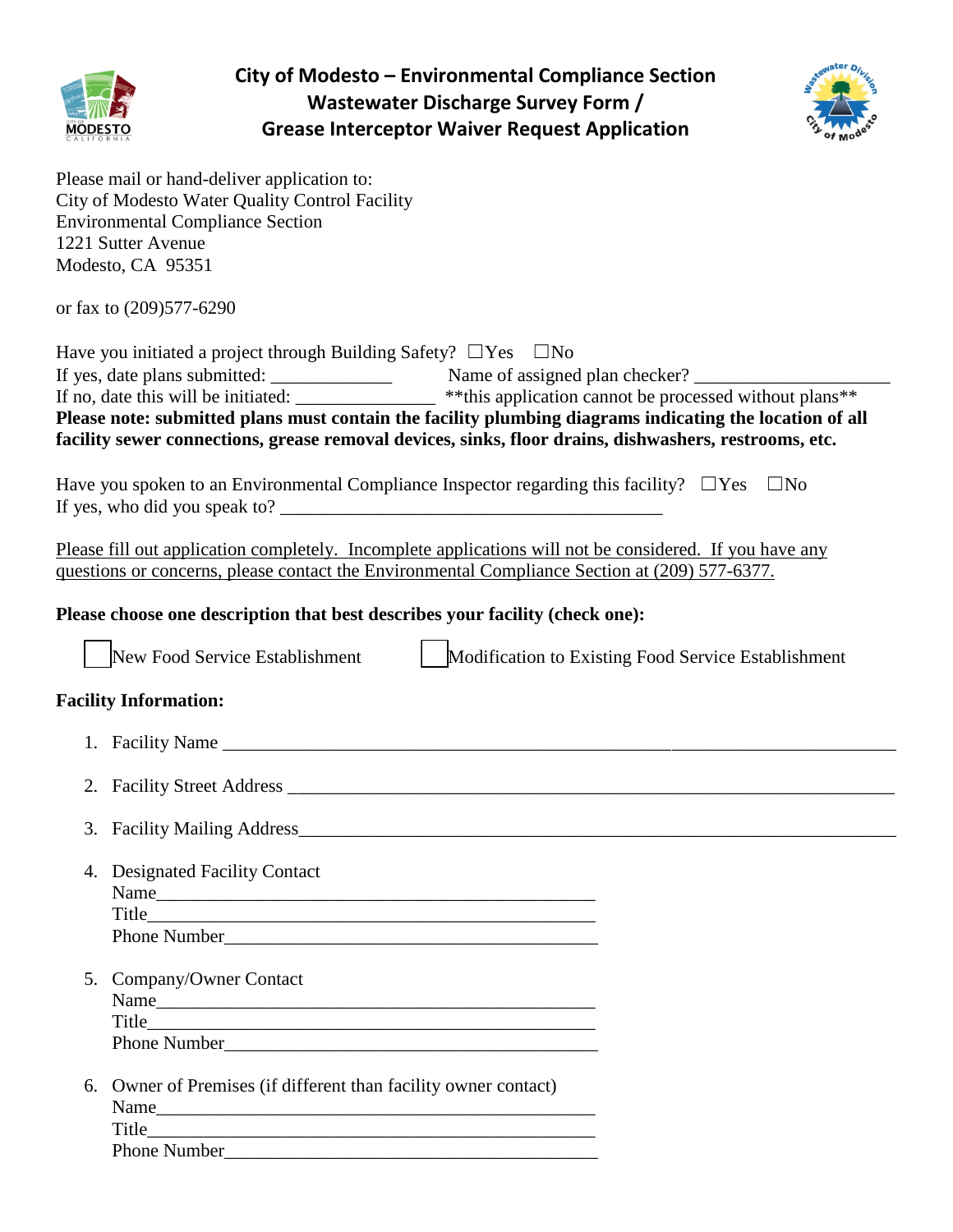## **Facility Operational Characteristics:**

1. Choose one description that best describes your facility (check one):

| $\Box$ Fast Food Restaurant        | $\Box$ Full Service Restaurant | $\Box$ Nursing Home      |
|------------------------------------|--------------------------------|--------------------------|
| $\Box$ Drive through (only)        | $\Box$ Concession Stand        | $\Box$ Hotel/Motel       |
| $\Box$ Coffee Shop                 | $\Box$ Bakery                  | $\Box$ Supermarket       |
| $\Box$ Religious Institution       | $\Box$ School/College          | $\Box$ Club/Organization |
| $\Box$ Company/Office Building     | $\Box$ Ice Cream Shop          | $\Box$ Hospital          |
| $\Box$ Caterer                     | $\Box$ Bar/Lounge              | $\Box$ Convenience Store |
| $\Box$ Meat Market<br>$\Box$ Other | Fruit & Vegetable Market       | $\Box$ Cafeteria         |

- 2. Describe the type of food served (**attach copy of menu**): \_\_\_\_\_\_\_\_\_\_\_\_\_\_\_\_\_\_\_\_\_\_\_\_\_\_\_\_\_\_\_\_\_\_\_\_\_
- 3. Indicate each item that is currently installed or will be installed and the quantity of each:

| Grill                | Dven (                | Dishwasher      |
|----------------------|-----------------------|-----------------|
| Pre-rinse/spray sink | Mop sink              | Deep fryer      |
| Floor drains         | Tilt kettle/crock pot | Hand Sink       |
| Three bay sink       | Two bay sink          | Single bay sink |
| Garbage disposal     | Chinese Wok/cooker    | Other           |

4. Method of service (check all that apply): Washable plates  $\Box$  Disposable plates/baskets  $\Box$  Carry-out

5. What is the seating capacity of this facility?:

6. Estimated average meals per day?: \_\_\_\_\_\_\_\_\_\_\_\_

7. Complete the hours of operation for each day that your facility will be open:

Monday\_\_\_\_\_\_\_\_\_\_\_\_\_\_\_ Tuesday\_\_\_\_\_\_\_\_\_\_\_\_ Wednesday\_\_\_\_\_\_\_\_\_\_\_\_\_\_\_\_\_\_\_\_\_\_\_\_\_\_\_\_\_ Thursday\_\_\_\_\_\_\_\_\_\_\_\_\_\_\_\_ Friday\_\_\_\_\_\_\_\_\_\_\_\_\_\_ Saturday \_\_\_\_\_\_\_\_\_\_\_\_\_\_\_\_\_\_\_\_\_\_\_\_\_ Sunday\_\_\_\_\_\_\_\_\_\_

#### **Existing Fats, Oils, Grease (FOG) Treatment:**

- 1. Is there currently a grease removal device at this facility?  $\square$  Yes  $\square$  No
- 2. If yes, complete the following and attach manufacturer's specifications for all devices:

| a. | Make and Model |                  |                                                          |
|----|----------------|------------------|----------------------------------------------------------|
|    |                |                  | or $(lbs.)$                                              |
|    | Passive $\Box$ | Automatic $\Box$ | (check one)                                              |
|    | Indoor $\Box$  | Outdoor          | (check one)                                              |
|    |                |                  |                                                          |
|    | Location       |                  |                                                          |
|    |                |                  | (under 3-bay sink, in basement, outside in ground, etc.) |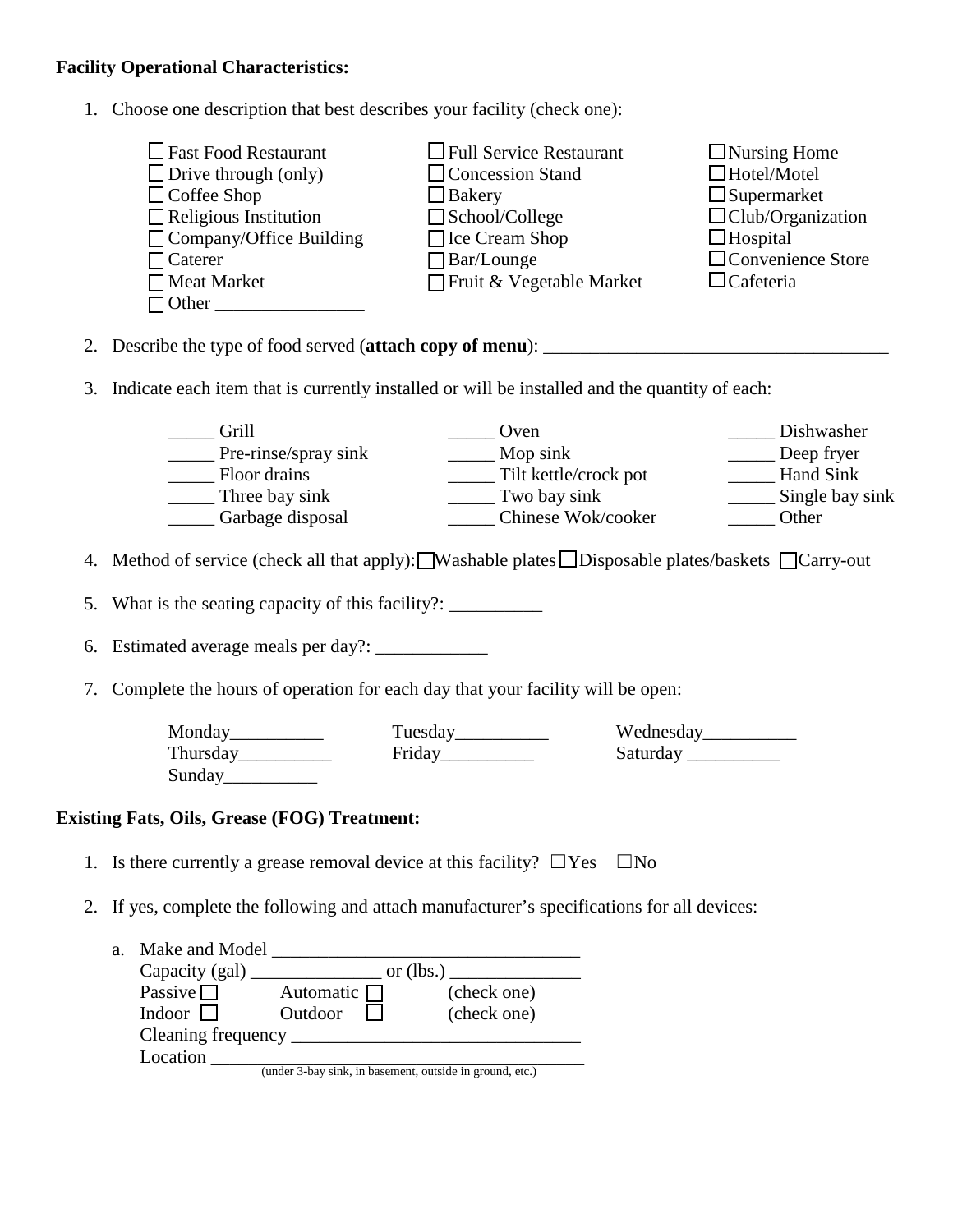| Passive $\square$ Automatic $\square$ (check one)                                                                                                                                                                                                                                                                                               |              |
|-------------------------------------------------------------------------------------------------------------------------------------------------------------------------------------------------------------------------------------------------------------------------------------------------------------------------------------------------|--------------|
| Indoor $\Box$ Outdoor $\Box$ (check one)                                                                                                                                                                                                                                                                                                        |              |
|                                                                                                                                                                                                                                                                                                                                                 |              |
|                                                                                                                                                                                                                                                                                                                                                 |              |
|                                                                                                                                                                                                                                                                                                                                                 |              |
| 3. If the INDOOR grease removal device (trap) is being maintained onsite, how do you dispose of the<br>waste after cleaning the device (check one)?                                                                                                                                                                                             |              |
| $\Box$ Trash $\Box$ Contractor disposes of grease $\Box$ Recycle                                                                                                                                                                                                                                                                                | $\Box$ Other |
| 4. If a contractor(s) cleans the INDOOR or OUTDOOR grease removal device(s), please list the following:<br>Phone Number <u>and the second contract of the second contract of the second contract of the second contract of the second contract of the second contract of the second contract of the second contract of the second contract </u> |              |
| If requesting a waiver from the City of Modesto Grease Interceptor Requirement, please complete the<br>following section:                                                                                                                                                                                                                       |              |
| 1. Are you requesting to install/use a grease trap instead of a grease interceptor? $\Box$ Yes $\Box$ No                                                                                                                                                                                                                                        |              |
| <b>or</b>                                                                                                                                                                                                                                                                                                                                       |              |
| Are you requesting to install/use an outdoor grease interceptor smaller than the minimum size required                                                                                                                                                                                                                                          |              |
|                                                                                                                                                                                                                                                                                                                                                 |              |
| or                                                                                                                                                                                                                                                                                                                                              |              |
| Are you requesting to forgo all types of grease removal devices? $\square$ Yes $\square$ No                                                                                                                                                                                                                                                     |              |

2. The justification for this request is based on:

# **Additional Information:**